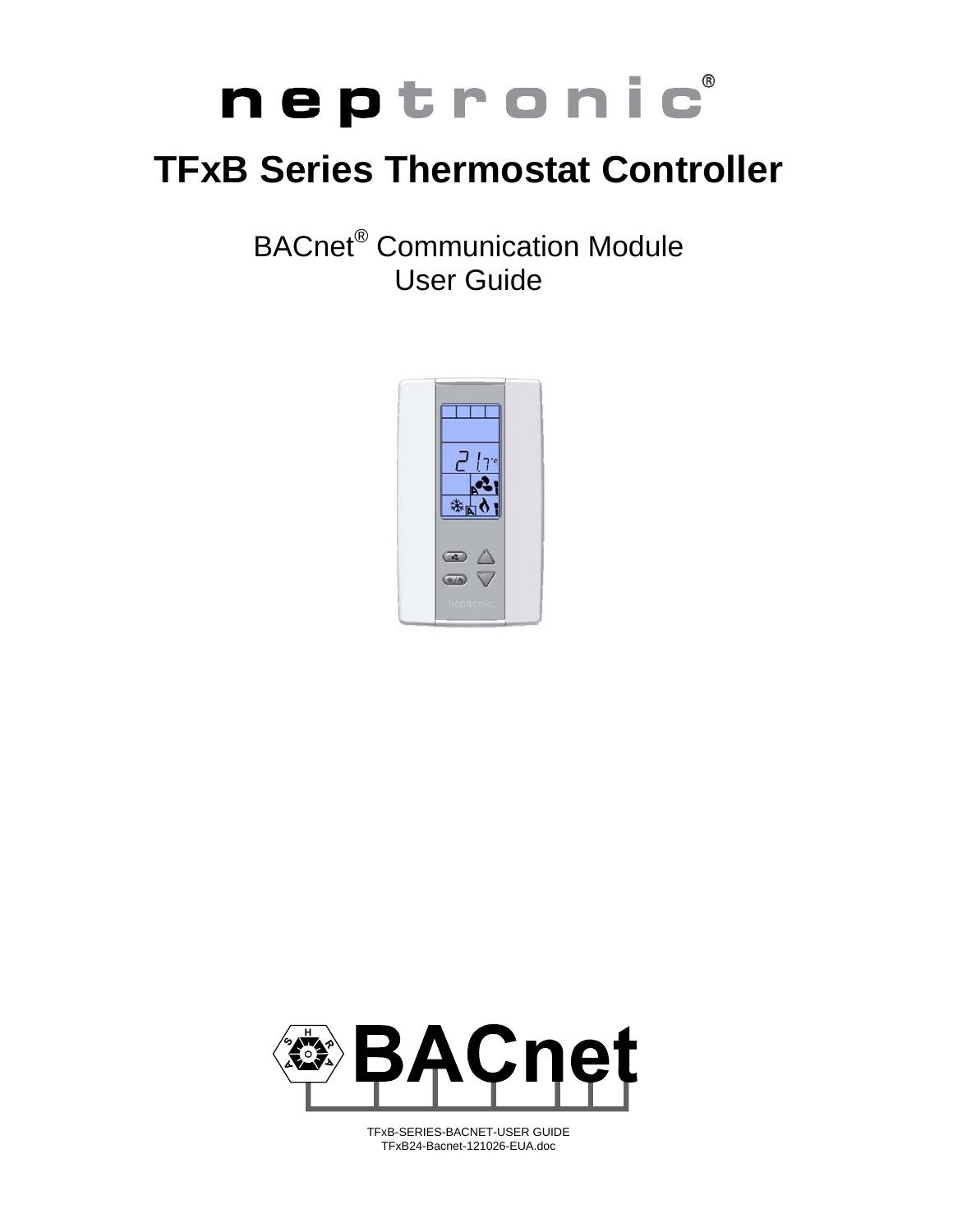## **Table of Contents**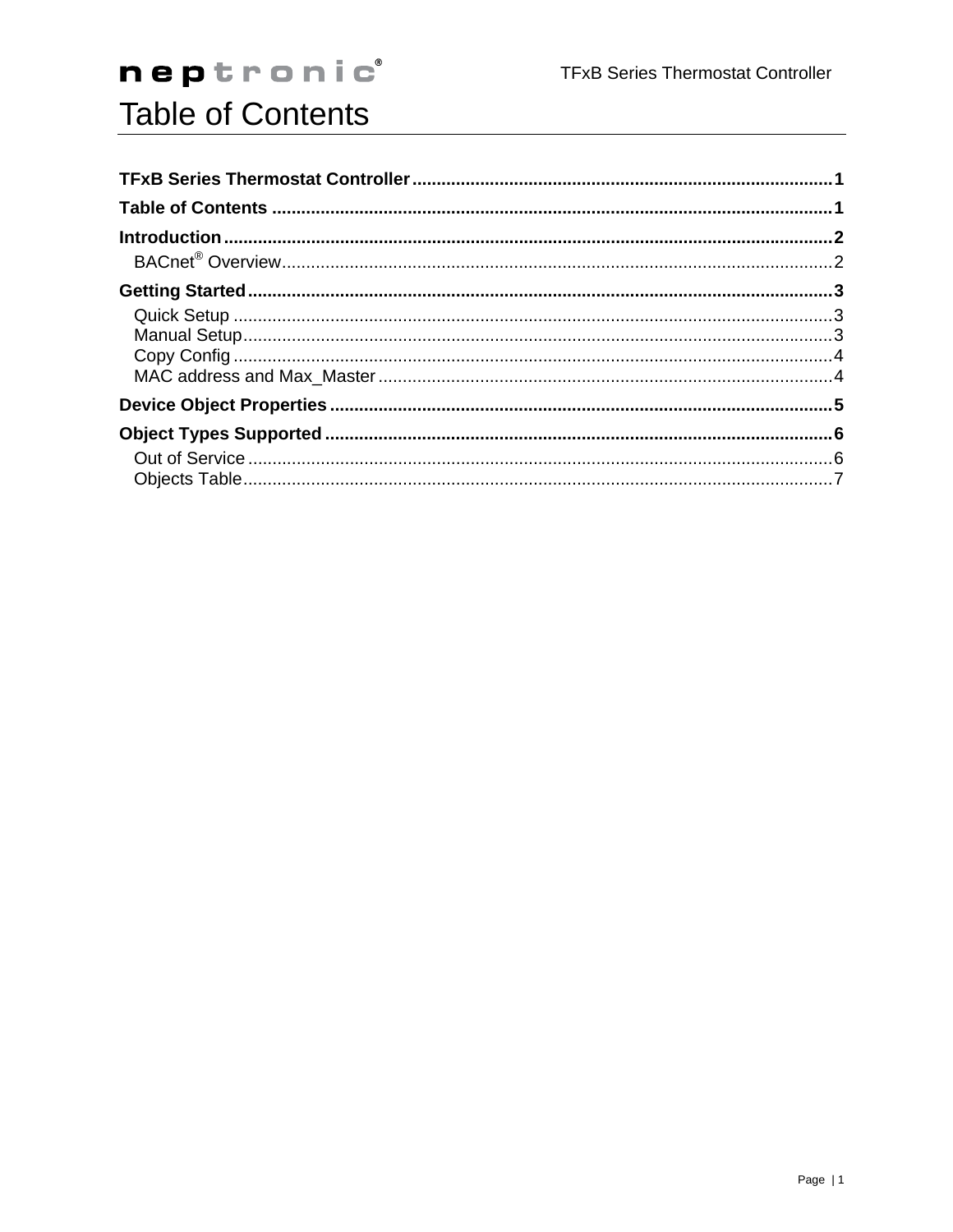### neptronic<sup>®</sup>

## Introduction

This document provides information on using the Neptronic thermostat controller communications feature. This product provides a BACnet® network interface between BACnet® client devices and Neptronic controllers. It uses the BACnet® Master Slave/Token Passing (MS/TP) protocol at the BACnet® MAC layer.

This document assumes you are familiar with BACnet® and BACnet® terminology.

## BACnet® Overview

### **Performance**

The thermostat controller uses a synchronous implementation for BACnet $^{\circledast}$  messages. Each BACnet $^{\circledast}$ confirmed service request is answered as quickly as possible without using Reply Postponed. In particular, MS/TP implementation performs within Tusage\_delay of 15ms in order to assure Tusage\_timeout values within 20ms.

### **Support for MS/TP**

The thermostat controller supports a Full Master Node state machine for MS/TP. All parameters are configured via the thermostat menu or via the BACnet® WriteProperty service. Changes made via the WriteProperty take effect immediately and does not require a restart of the thermostat controller. For more information the configurable properties, please refer to the *Getting Started* section on page 3. For more information on the thermostat menu, please refer to the thermostat controller's *Specification & Installation Manual* for more details.

### **BIBB Support**

The thermostat controller generally behaves as a B-ASC type profile server. The following specific BIBBs are supported per their relevant definitions in Annex K to BACnet<sup>®</sup>: DS-RP-B, DS-RPM-B, DS-WP-B, DS-WPM-B, DM-DDB-B, DM-DOB-B, DM-DCC-B

### **Object Support (in general)**

The thermostat controller supports a table-based fixed list of BACnet<sup>®</sup>-visible values which appear as Present\_Values of various BACnet<sup>®</sup> standard object types, in addition to a Device object.

### **Alarms**

Although the thermostat controller supports the ability to indicate various alarm conditions through value changes in properties of several of its objects, it **does not** generate BACnet® Event Notifications.

#### **Features**

Neptronic thermostat controllers also offer the following time-saving features.

#### **Auto Baud Rate Detection**

The thermostat controller automatically configures its baud rate by detecting the network speed upon connection.

#### **Auto Device Instance Configuration**

The thermostat controller automatically configures its device instance to 153000 + MAC address.

#### **Copy Configuration**

Copy the thermostat controller's entire configuration and broadcast it to other thermostat controllers of the same type on the same network.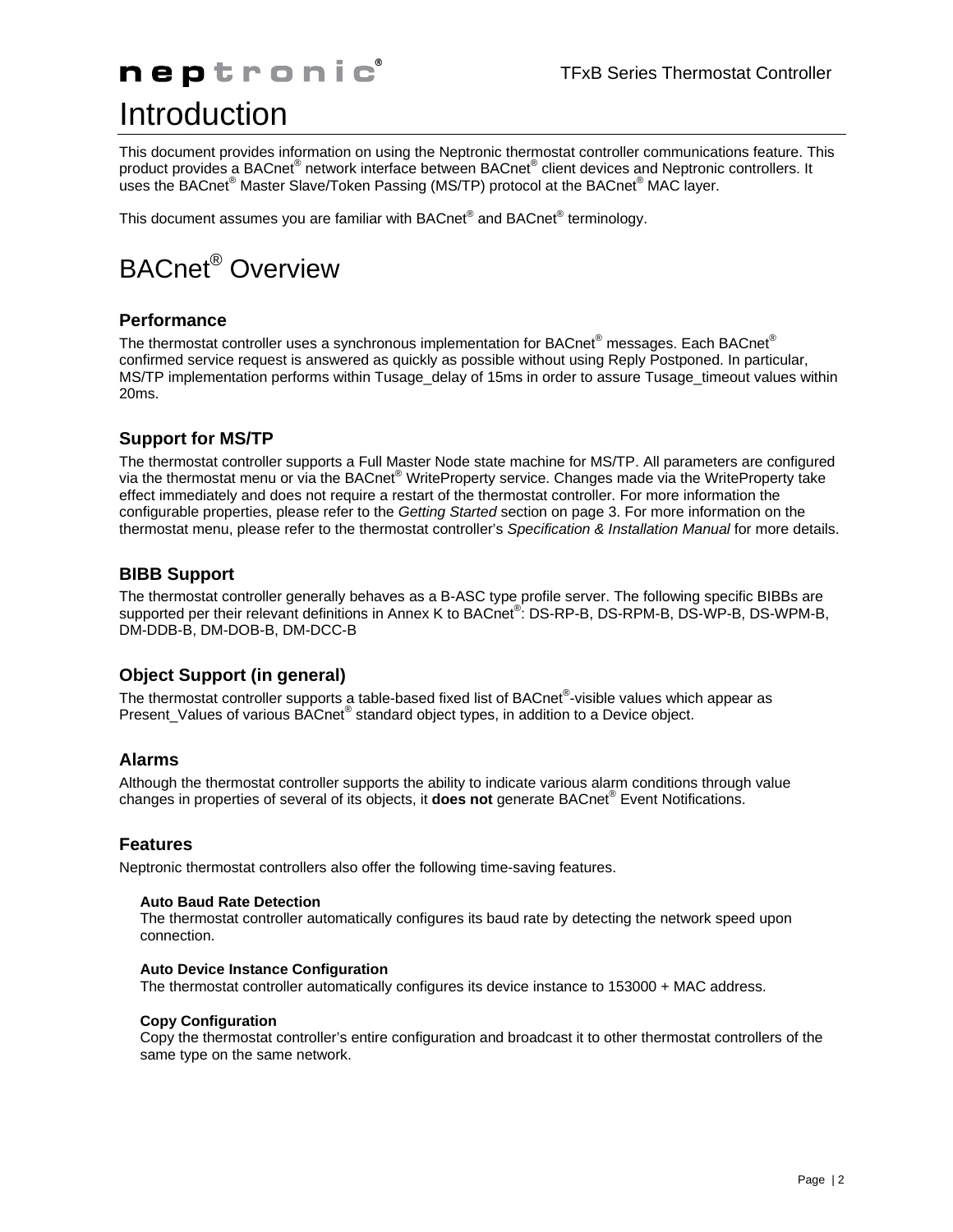### neptronic<sup>®</sup>

## Getting Started

The following BACnet<sup>®</sup> properties are configurable and may need to be modified to effectively establish communication on the network and to guarantee uniqueness of each device in a BACnet® system.

- **MAC Address** (Default: 001) Set between 000 and 254 via thermostat menu\* (128-254 represent MS/TP non-token-passing slave devices).
- **Device Instance** (Default: Auto)

The thermostat controller automatically configures its device instance to 153000 + MAC address. Can also be set manually via thermostat menu\* or through the WriteProperty service to *Device Object.Object\_Identifier.* The device's Object\_Identifier is a combination of the Device Object\_Type (8) and the Device\_Instance (0-4194302), therefore its decimal or hexadecimal representation tends to be incomprehensible. For example, the Device\_Instance=1000 has an equivalent Object\_Identifier of 0x020003E8 hexadecimal or 33555432 decimal. While it's the device's Object Identifier property that can be changed using a BACnet® WriteProperty service, this document refers mostly to Device\_Instance.

**Baud Rate** (Default:  $0 =$  Auto)

The thermostat controller automatically configures its baud rate by detecting the network speed upon connection. Can also be set manually via thermostat menu\* or through the WriteProperty service to *Device Object.proprietary property #1001*. This value is Unsigned type, and available values are 9600, 19200, 38400, 76800.

**Max\_Master** (Default: 127)

To increase network efficiency or if there are less than 127 devices on the network, the Max\_Master value can be configured through WriteProperty service to the *Device Object.Max\_Master*. For more information, refer to the MAC address and Max\_Master section on page 4.

**Device Object.Object\_Name** 

Name of device, for example TFCB24XYZ3. This value can be configured through WriteProperty service to the *Device Object.Object\_Name*.

*\* NOTE: When referring to the thermostat menu in this section, it includes the Quick Access Menu when in operation mode (RUN) and the Installer Menu when in programming mode (PGM).Refer to the thermostat controller's Specification & Installation Manual for more details.* 

### Quick Setup

Take advantage of the thermostat controller's Auto Baud Rate Detection, Auto Device Instance Configuration, and default Max\_Master value, to get up and running with no programming.

- 1) Connect the thermostat controller to the network and then power up the unit. The thermostat controller automatically configures the baud rate and device instance.
- 2) If you need to set a unique MAC address (default 001), continue to step 3. If not, setup is complete.
- 3) With the thermostat controller in Operation Mode (jumper = RUN), go to the Quick Access Menu by pressing and holding both function buttons on the thermostat for 5 seconds. Refer to the *Specification & Installation Manual* for more details.
- 4) Enter the password (637).
- 5) Set a unique MAC address.
- 6) Power down and then power up the thermostat controller.

### Manual Setup

If your site has more than one TFxB network and/or you wish to use a Device\_Instance other than 153,000, follow these instructions.

1) With the thermostat controller in Operation Mode (jumper = RUN), go to the Quick Access Menu by pressing and holding both function buttons on the thermostat for 5 seconds. Refer to the *Specification & Installation Manual* for more details.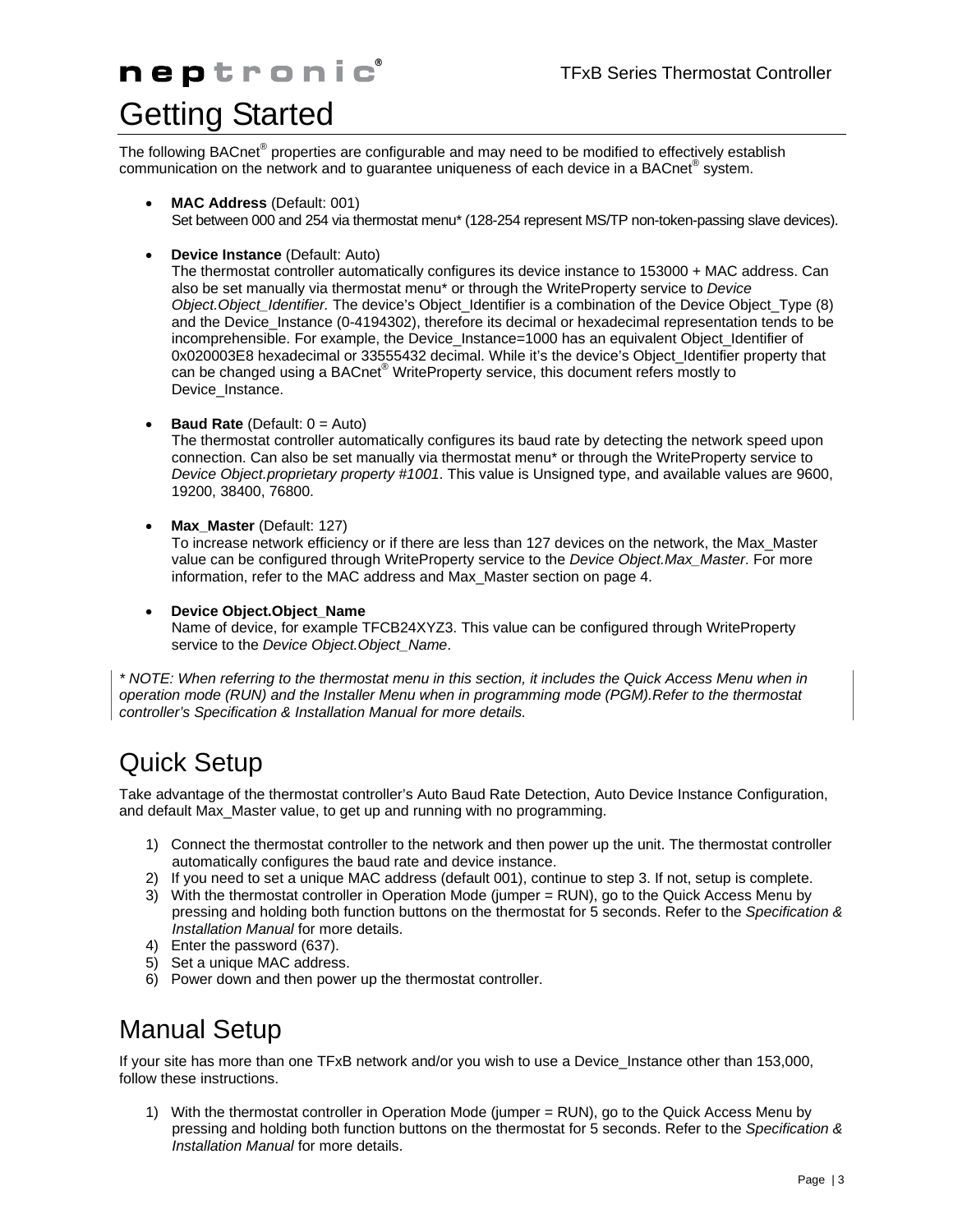- 2) Enter the password (637).
- 3) In this mode you can manually configure the MAC address, Device Instance and Baud Rate.
- 4) Power down the thermostat controller, connect it to the network and then power up the unit.
- 5) Repeat steps 1 to 4 for each thermostat controller.
- 6) To increase network efficiency or if there are less than 127 devices on the network, the Max\_Master value can be configured through WriteProperty service to the *Device Object.Max\_Master*. For more information, refer to the *MAC address and Max\_Master* section on page 4.

### Copy Config

Copy the thermostat controller's entire configuration and broadcast it to other thermostat controllers of the same type on the same network.

- 1) With the thermostat controller in Operation Mode (jumper = RUN), go to the Quick Access Menu by pressing and holding both function buttons on the thermostat for 5 seconds. Refer to the *Specification & Installation Manual* for more details.
- 2) Enter the password (637).
- 3) Scroll to "Copy Config" and select yes. Follow onscreen instructions.

### MAC address and Max\_Master

The MAC address must be unique on the entire MS/TP network. However, having a unique MAC address and a high baud rate does not guarantee efficient operation of the thermostat controller and other MS/TP units on the MS/TP network. Some MAC address and Max\_Master combinations are more efficient than others. BACnet® requires token-passing units to occasionally "poll" for other masters based on the MAC address and Max\_Master. A "poor" combination of MAC addresses and Max\_Master can lead to a slower network due to lost time polling for masters that are not present. Unless there are 126 other units on the MS/TP network, the default Max Master of 127 is not the most efficient choice for the thermostat controller. The Max Master default of 127 was selected to ensure that any master, specifically a BACnet $^{\circ}$  client, can be found when the thermostat controller is first started.

#### *Example 1:*

This example is slow and inefficient because every time either unit is required to find another master unit it has to poll 126 units until it finds the right one to pass the token.

- MAC=0. Max Master=127
- MAC=1, Max Master=127

#### *Example 2:*

This example is better but it's still slower. The Max\_Master is set to the most efficient value; however because of the gap between the two MAC addresses, each unit must poll 4 units until it finds the right one to pass the token.

- MAC=0. Max Master=5
- MAC=1 to MAC=4 are not used
- MAC=5, Max Master=5

#### *Example 3:*

This example is an incorrect configuration. The MAC=0 will never find MAC=2 because it will never poll for the master MAC address=2.

- MAC=0. Max\_Master=1
- MAC=2, Max Master=2

#### *Example 4:*

As a general guideline, the most efficient set up for an MS/TP network is one in which the units are consecutively numbered starting at MAC address 0 and all have Max\_Master=the maximum MAC address in the system. If consecutive numbering is not possible, then the next most efficient set up is one in which all units have Max\_Master=the maximum MAC address in the system.

- MAC=0. Max\_Master=3
- MAC=1, Max Master=3
- MAC=2, Max\_Master=3
- MAC=3, Max\_Master=3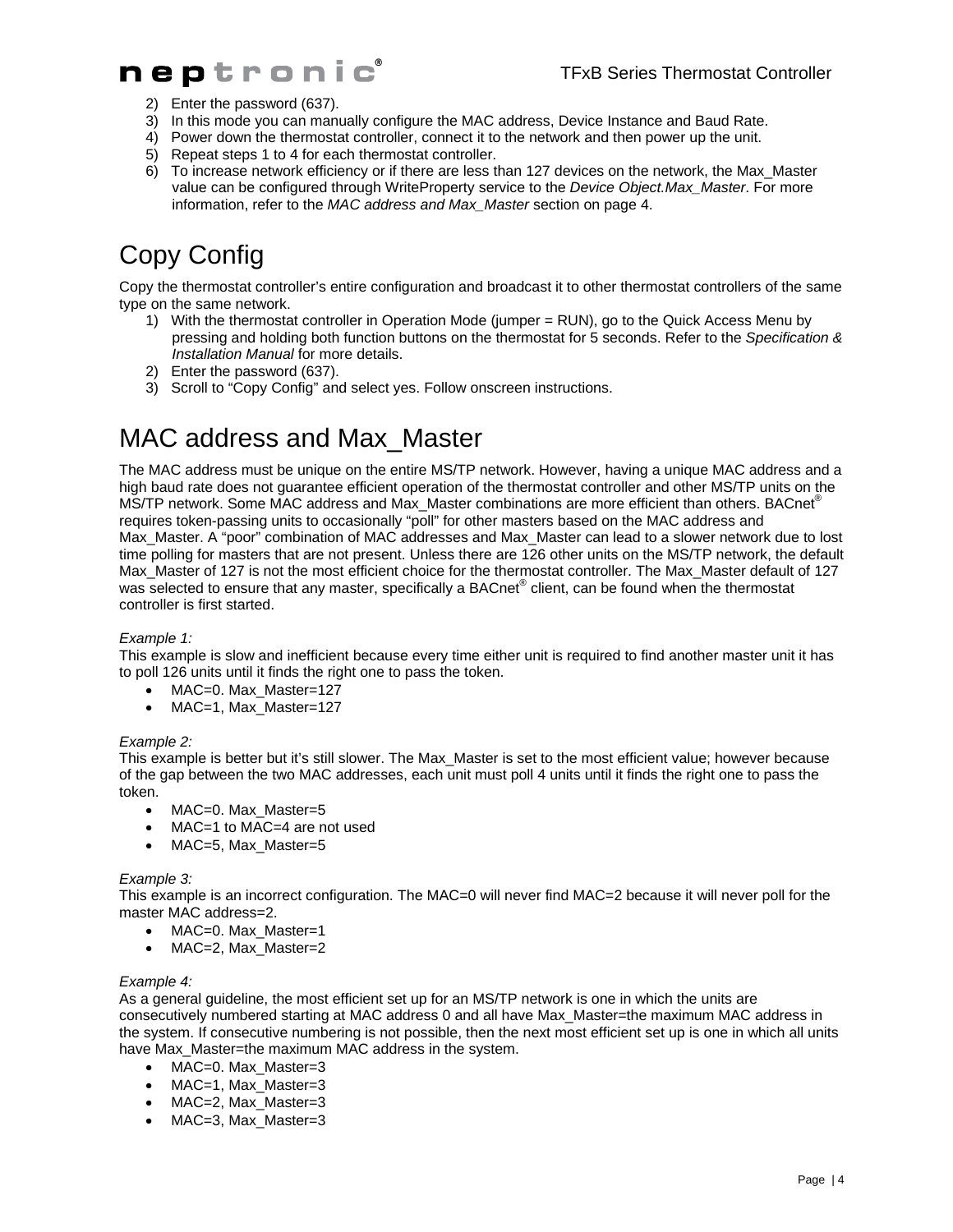## Device Object Properties

The following table lists all the BACnet® properties supported for the device object. The "W" indicates if the property is writable using the BACnet® WriteProperty service.

| Property                        | <b>Value</b>                                                                    | <b>Writable</b> |
|---------------------------------|---------------------------------------------------------------------------------|-----------------|
| Object_Identifier               | Programmable where the instance part of the Object_Identifier is in             | W               |
|                                 | the range of 0-4194302. The device instance must be unique system-              |                 |
|                                 | wide. The default value for the device instance=153000                          |                 |
|                                 | (Vendor_Identifier*1000)                                                        |                 |
| Object_Name                     | Programmable up to 32 characters. The device name must be unique                | W               |
|                                 | system-wide. The default value is Model_Name.                                   |                 |
| Description                     | Programmable up to 32 characters. The default value= "BACnet                    | W               |
|                                 | thermostat"                                                                     |                 |
| Object_Type                     | 8                                                                               |                 |
| System_Status                   | Non-Operational if major error on device.                                       |                 |
| Vendor Identifier               | Always 153                                                                      |                 |
| Vendor_Name                     | Always "National Environmental Products Ltd"                                    |                 |
| Model_Name                      | Example: "TFCB24F3XYZ3"                                                         |                 |
| Firmware_Revision               | currently "1.17"                                                                |                 |
| Application_Software_Version    | currently "1.20"                                                                |                 |
| Protocol_Version                | Always 1                                                                        |                 |
| Protocol_Revision               | Always 4                                                                        |                 |
| DataBase_Revision               | Default = 0, will be incremented if Object_Name and/or                          |                 |
|                                 | Odject_Identifier is modified                                                   |                 |
| Max_APDU_Length_Accepted        | Always 107                                                                      |                 |
| Segmentation_Supported          | $(3)$ = No Segmentation                                                         |                 |
| APDU_Timeout                    | 3000                                                                            |                 |
| Number_of_APDU_Retries          | Always 0                                                                        |                 |
| Protocol_Services_Supported     | Always 0x00 0x09 0x40 0x00 0x60 (i.e. a bitstring in BACnet <sup>®</sup> order) |                 |
| Protocol_Object_Types_Supported | Always 0x00, 0xB4, 0x80, 0x10                                                   |                 |
|                                 | (i.e. a bitstring in BACnet® order)                                             |                 |
|                                 | - analog-input, analog-value, binary-input, binary-value                        |                 |
|                                 | - device                                                                        |                 |
|                                 | - multi-state-value                                                             |                 |
| Object_List                     | Per the standard. Because of restrictions on the size of the transmit           |                 |
|                                 | buffers, the entire Object_List cannot be returned at once, rather the          |                 |
|                                 | Object_List must be read, one-at-a-time.                                        |                 |
| Device_Address_Binding          | Always empty.                                                                   |                 |
| Max_Master                      | Programmable in the range of 0-127. Default value=127                           | W               |
| Max_Info_Frames                 | Always 1                                                                        |                 |
| Proprietary property #1000      | Programmable. This proprietary property represents the MS/TP MAC                | W               |
|                                 | address in the range of (0-254). Values 128 to 254 represent MS/TP              |                 |
|                                 | non-token-passing slave devices. Default value=1                                |                 |
| Proprietary property #1001      | Programmable. This proprietary property represents the MS/TP baud               | W               |
|                                 | rate. This value is Unsigned type, and available values are 9600,               |                 |
|                                 | 19200, 38400, 76800. Writing 0 will activate auto baud rate                     |                 |
|                                 | functionality. Reading this property will always return actual baud rate.       |                 |
|                                 | Default: Auto* (Auto Baud Rate Detection requires V1.17 and up)                 |                 |
| Proprietary property #1002      | Programmable. This proprietary property represents that period of               | W               |
|                                 | time that an object in/out of service will automatically return to normal.      |                 |
|                                 | Range = 0-120 minutes (unsigned type). Writing 0 means no                       |                 |
|                                 | automatic return to normal. Default: 15 minutes.                                |                 |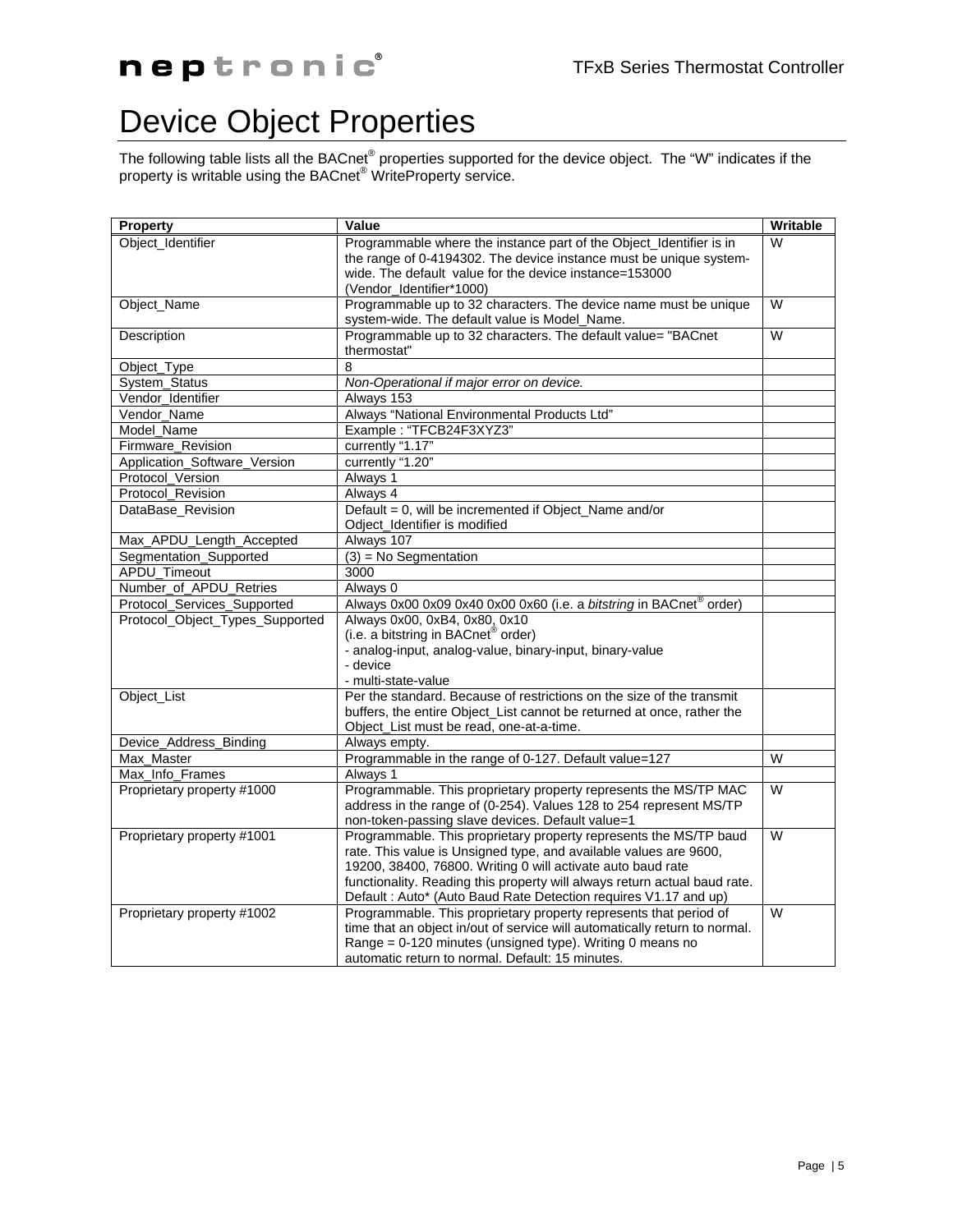## Object Types Supported

A complete list of all BACnet® objects for the thermostat controller is listed in the following section:

The Device Object has already been described. The following tables list all the BACnet<sup>®</sup> properties supported for each object type. Most of the properties are locked in. The exception is Present Value, which represents the dynamic operating values of the device, and the Status\_Flag, Event\_State and Reliability properties which reflect the availability of the Present Value. Unless otherwise specified, properties are not changeable.

| <b>Object Type</b>             | <b>Supported</b> | <b>Optional Properties</b><br><b>Supported</b>                                                      | Writable<br><b>Properties</b>                                                            | If "Out of Service"<br>is True |  |  |
|--------------------------------|------------------|-----------------------------------------------------------------------------------------------------|------------------------------------------------------------------------------------------|--------------------------------|--|--|
| Analog Input                   | N                | Reliability<br>Description<br>Min Present Value<br>Max_Present_Value<br>Resolution                  | Out of Service                                                                           | Present Value<br>Status_Flag   |  |  |
| Analog Value                   | м                | Reliability<br>Description                                                                          | Present_Value <sup>1</sup><br>Out_of_Service <sup>2</sup>                                | Present Value<br>Status Flag   |  |  |
| <b>Binary Input</b>            | N                | Reliability<br>Active Text<br><b>Inactive Text</b><br>Description                                   | Out of Service                                                                           | Present Value<br>Status Flag   |  |  |
| <b>Binary Value</b>            | N                | Reliability<br>Active Text<br>Inactive Text<br>Description                                          | Present_Value <sup>3</sup><br>Out_of_Service <sup>4</sup>                                | Present Value<br>Status Flag   |  |  |
| Device                         | ☑                | Max Master<br>Max_Info_Frame<br>Description<br>#1000 (MAC)<br>#1001 (BAUD RATE)<br>#1002 (TIME OUT) | Object_Identifier<br>Object Name<br>Max Master<br>Description<br>#1000<br>#1001<br>#1002 | N/A                            |  |  |
| Multi-State Value <sup>5</sup> | м                | Description<br>Reliability<br>States Text                                                           | Present_Value <sup>6</sup><br>Out_of_Service <sup>7</sup>                                | N/A                            |  |  |

### Out of Service

 $\overline{a}$ 

Neptronic thermostat controllers offer the use of the "Out of Service" writable property. When set to true, this property disconnects the object from the physical input, enabling you to input other values. This could be useful for special applications or when troubleshooting. For example, you can ignore the temperature read from a sensor and input the desired temperature value in order to perform specific tests.

For security reasons there is a timeout that will set the Out of Service property back to false after 15 minutes. This value can be modified to between 0 and 120 minutes (see proprietary property #1002).

Object will automatically return to normal after a programmable period of time. See Proprietary property #1002 of Device object.

<sup>1</sup> Present\_Value property is writable for every AV object except: AV.1, AV.2, AV.3, AV.4, AV.28, AV.36, AV.41, AV.42

<sup>&</sup>lt;sup>2</sup> Out\_of\_Service property is writable for objects that Present\_Value is not writable: see list above. Object will automatically return to normal after a programmable period of time. See Proprietary property #1002 of Device object.

<sup>&</sup>lt;sup>3</sup> Present\_Value property is writable for every BV object except: BV.7

<sup>&</sup>lt;sup>4</sup> Out\_of\_Service property is writable for objects that Present\_Value is not writable. See list above. Object will automatically return to normal after a programmable period of time. See Proprietary property #1002 of Device object.

<sup>&</sup>lt;sup>5</sup> MSV object states number and text can vary depending of system set-up. Use carefully.

<sup>&</sup>lt;sup>6</sup> Present\_Value property is writable for every MSV object except: MSV.14

 $^7$  Out\_of\_Service property is writable for objects that Present\_Value is not writable. See list above.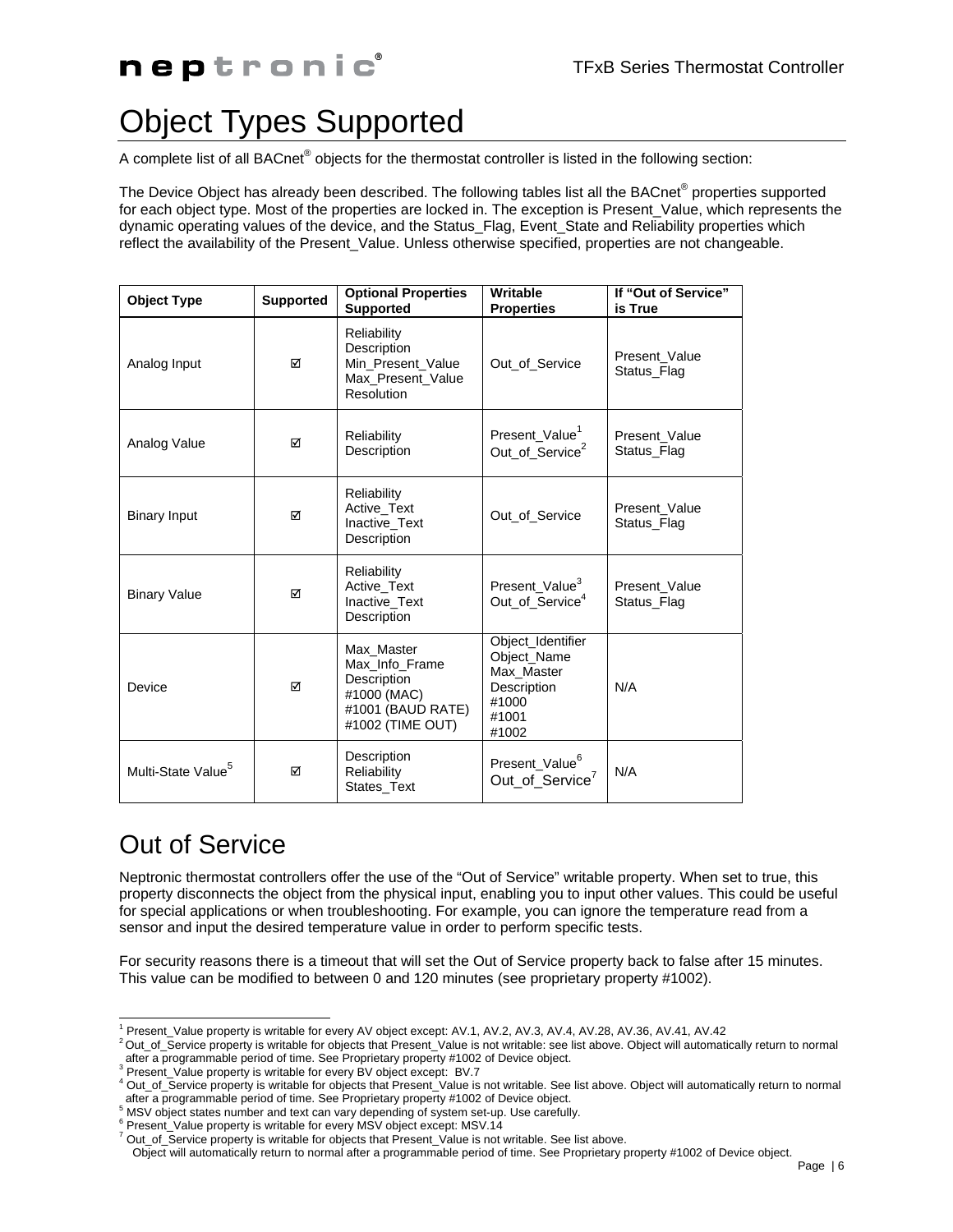### Objects Table

The TFxB24 Thermostat series of controllers use the following BACnet<sup>®</sup> object table. The *type* is the BACnet<sup>®</sup> Object type, the *instance* is the BACnet® Object. Together the *type* and *instance* form the BACnet® Object\_Identifier for an object according to the following C-language algorithm:

object\_identifier=(unsigned long)((unsigned long)*type*<<22)+*instance*

| ID <sup>8</sup> | Name                                                                                            | Writable<br><b>Property</b>           | TFCB24F3XYZ1                             | TFCB24F3XY2                      | <b>TFHB24F3XYZ1</b>                             | <b>TFHB24F3XYZ2</b>                      | TFCB24P3-OE1                                  | TFHB24P3-OE1                 | <b>OE2</b>   | TFHB24P3-C<br>TFHB24P3-C                                                                                                   |
|-----------------|-------------------------------------------------------------------------------------------------|---------------------------------------|------------------------------------------|----------------------------------|-------------------------------------------------|------------------------------------------|-----------------------------------------------|------------------------------|--------------|----------------------------------------------------------------------------------------------------------------------------|
| <b>AI.1</b>     | Intern.Temper.                                                                                  | Out of service                        | $\pmb{\mathsf{x}}$                       |                                  | $x \mid x$                                      | $\pmb{\mathsf{x}}$                       | $\pmb{\mathsf{x}}$                            | $\pmb{\mathsf{x}}$           |              | x   0-50°C or 32-122°F, Resolution 0.01°C/0.02°F                                                                           |
| AI.2            | Extern.Temper.                                                                                  | Out of service                        | x                                        | $\pmb{\chi}$                     |                                                 | $\pmb{\mathsf{x}}$                       | $\pmb{\mathsf{x}}$                            | $\pmb{\mathsf{x}}$           |              | x   0-50°C or 32-122°F, Resolution 0.01°C/0.02°F                                                                           |
| AI.3            | ChangeOverTemper.                                                                               | Out of service                        | $\mathbf{x}$                             | $x \mid x$                       |                                                 | $\pmb{\mathsf{x}}$                       | $\pmb{\mathsf{x}}$                            | $\pmb{\chi}$                 |              | x   0-50°C or 32-122°F, Resolution 0.01°C/0.02°F                                                                           |
| AI.4            | Intern.Humidity                                                                                 | Out of service                        |                                          |                                  |                                                 | $\mathbf{x}$                             |                                               |                              |              | x 5-95%RH, Resolution 0.1%RH                                                                                               |
| AI.9<br>AV.1    | Extern.Humidity<br>ControlTemper.                                                               | Out of service<br>Out of service      |                                          |                                  | x                                               |                                          |                                               | $\pmb{\mathsf{x}}$           |              | 5-95%RH, Resolution 0.1%RH<br>x   0-50°C or 32-122°F, Resolution 0.01°C/0.02°F                                             |
| AV.2            | HeatingDemand                                                                                   | Out of service                        | $\pmb{\mathsf{x}}$<br>$\pmb{\mathsf{x}}$ | $\pmb{\mathsf{x}}$<br>$x \mid x$ | $\mathbf{x}$                                    | $\pmb{\mathsf{x}}$<br>$\pmb{\mathsf{x}}$ | $\pmb{\mathsf{x}}$<br>$\overline{\mathbf{x}}$ | $\mathbf{x}$<br>$\mathbf{x}$ |              | $x$ 0-100%, Resolution 0.1%                                                                                                |
| AV.3            | CoolingDemand                                                                                   | Out of service                        | $\pmb{\mathsf{x}}$                       |                                  | $x \mid x$                                      | $\pmb{\mathsf{x}}$                       | $\boldsymbol{\mathsf{x}}$                     |                              |              | $x \mid x$ 0-100%, Resolution 0.1%                                                                                         |
| AV.4            | FanDemand                                                                                       | Out of service                        | $\pmb{\mathsf{x}}$                       |                                  | $x \mid x$                                      | $\pmb{\mathsf{x}}$                       | $\pmb{\mathsf{x}}$                            | $\pmb{\mathsf{x}}$           |              | $x$ 0-100%, Resolution 0.1%                                                                                                |
| AV.5            | Intern.Temper.Offset                                                                            | <b>Present Value</b>                  | $\pmb{\mathsf{x}}$                       |                                  | $x \mid x$                                      | $\pmb{\mathsf{x}}$                       | $\boldsymbol{\mathsf{x}}$                     |                              |              | $x \mid x \mid \pm 5.0^{\circ}$ C, Resolution 0.1°C                                                                        |
| AV.6            | Extern.Temper.Offset                                                                            | <b>Present Value</b>                  | $\pmb{\mathsf{x}}$                       | $\boldsymbol{\mathsf{x}}$        |                                                 | $\pmb{\mathsf{x}}$                       | $\pmb{\mathsf{x}}$                            |                              |              | $x \mid x \mid \pm 5.0^{\circ}$ C, Resolution 0.1°C                                                                        |
| <b>AV.7</b>     | Temper.SetPointOcc.                                                                             | Present Value                         | $\pmb{\mathsf{x}}$                       |                                  | $\overline{\mathbf{x}}$ $\overline{\mathbf{x}}$ | $\pmb{\mathsf{x}}$                       | $\pmb{\mathsf{x}}$                            |                              |              | $x \mid x$ AV.8 to AV.9, Resolution 0.5°C/1°F                                                                              |
| AV.8            | Min.SetPointOcc.                                                                                | <b>Present Value</b>                  | $\mathbf{x}$                             | $x \mid x$                       |                                                 | $\pmb{\mathsf{x}}$                       | $\boldsymbol{\mathsf{x}}$                     |                              |              | $x \mid x$ 0 to AV.9, Resolution 0.5°C/1°F                                                                                 |
| AV.9            | Max.SetPointOcc.                                                                                | <b>Present Value</b>                  | x                                        | $\mathbf{x}$                     | $\pmb{\mathsf{x}}$                              | $\pmb{\mathsf{x}}$                       | $\pmb{\mathsf{x}}$                            |                              | $\mathbf{x}$ | x AV.8 to 40°C or 104°F, Resolution 0.5°C/1°F                                                                              |
| AV.10           | Temper.SetPointCoolNoOcc.                                                                       | <b>Present Value</b>                  | x                                        | $\pmb{\mathsf{x}}$               | $\pmb{\mathsf{x}}$                              | $\pmb{\mathsf{x}}$                       | $\pmb{\mathsf{x}}$                            | $\pmb{\mathsf{x}}$           |              | x AV.11 to 40°C or 104°F, Resolution 0.5°C/1°F                                                                             |
| AV.11           | Temper.SetPointHeatNoOcc.                                                                       | Present Value                         | x                                        | $\mathbf{x}$                     | $\pmb{\mathsf{x}}$                              | $\pmb{\mathsf{x}}$                       | $\pmb{\mathsf{x}}$                            |                              | $\mathbf{x}$ | x 10.0°C or 50°F to AV.10, Resolution 0.5°C/1°F                                                                            |
| AV.12           | CoolingProp.Band                                                                                | <b>Present Value</b>                  | $\pmb{\mathsf{x}}$                       | $\mathbf{x}$                     | $\pmb{\mathsf{x}}$                              | $\pmb{\mathsf{x}}$                       | $\pmb{\mathsf{x}}$                            |                              |              | $x \mid x$ 0.5-5°Cor 1-10°F, Resolution 0.5°C/1°F                                                                          |
| AV.13           | HeatingProp.Band                                                                                | <b>Present Value</b>                  | $\pmb{\mathsf{x}}$                       | X                                | $\pmb{\mathsf{x}}$                              | $\pmb{\mathsf{x}}$                       | $\pmb{\mathsf{x}}$                            | $\pmb{\mathsf{x}}$           |              | $x$ 0.5-5°C or 1-10°F, Resolution 0.5°C/1°F                                                                                |
| AV.14           | CoolingDeadBand                                                                                 | <b>Present Value</b>                  | x                                        | $\pmb{\mathsf{x}}$               | $\pmb{\mathsf{x}}$                              | $\pmb{\mathsf{x}}$                       | $\pmb{\mathsf{x}}$                            | $\pmb{\mathsf{x}}$           |              | x 0.3-5°C or 0.6-10°F, Resolution 0.1°C/0.2°F                                                                              |
| AV.15           | HeatingDeadBand                                                                                 | <b>Present Value</b>                  | $\pmb{\mathsf{x}}$                       | $\mathbf{x}$                     | $\pmb{\mathsf{x}}$                              | $\pmb{\mathsf{x}}$                       | $\pmb{\mathsf{x}}$                            | $\pmb{\mathsf{x}}$           |              | x 0.3-5°C or 0.6-10°F, Resolution 0.1°C/0.2°F                                                                              |
| AV.16           | FanTimeOutDelay                                                                                 | Present Value                         | x                                        | $\mathbf{x}$                     | $\pmb{\mathsf{x}}$                              | $\pmb{\mathsf{x}}$                       | $\pmb{\mathsf{x}}$                            | $\pmb{\mathsf{x}}$           |              | x 0-15 minutes, Resolution 1 minute                                                                                        |
| AV.17           | Heat/CoolVoltageMin.2pipes                                                                      | Present Value                         | $\pmb{\mathsf{x}}$                       | x                                | $\pmb{\mathsf{x}}$                              | $\pmb{\mathsf{x}}$                       | $\pmb{\mathsf{x}}$                            | $\pmb{\mathsf{x}}$           |              | x 0 Volt to AV.20, Resolution 0.1 Volt                                                                                     |
| AV.18           | CoolingVoltageMin.4pipes                                                                        | <b>Present Value</b>                  | $\pmb{\mathsf{x}}$                       | $\pmb{\mathsf{x}}$               | $\pmb{\mathsf{x}}$                              | $\pmb{\mathsf{x}}$                       | $\pmb{\mathsf{x}}$                            | $\pmb{\mathsf{x}}$           |              | x 0 Volt to AV.21, Resolution 0.1 Volt                                                                                     |
| AV.19           | HeatingVoltageMin.4pipes<br>For TFHB24P3-OE1 and TFHB24P3-OE2<br>Heating4PipesOrHumid.Volt.Min. | <b>Present Value</b>                  |                                          | $x \mid x \mid x$                |                                                 | $\mathbf x$                              | $\pmb{\mathsf{x}}$                            | $\mathbf{x}$                 |              | x   0 Volt to AV.22, Resolution 0.1 Volt                                                                                   |
| AV.20           | Heat/CoolVoltageMax.2pipes                                                                      | <b>Present Value</b>                  | x                                        | $\pmb{\mathsf{x}}$               | $\mathbf{x}$                                    | $\pmb{\mathsf{x}}$                       | x                                             |                              |              | x x AV.17 to 10.0 Volt, Resolution 0.1 Volt                                                                                |
| AV.21           | CoolingVoltageMax.4pipes                                                                        | <b>Present Value</b>                  | $\pmb{\mathsf{x}}$                       | $\overline{x}$                   | $\pmb{\mathsf{x}}$                              | $\pmb{\mathsf{x}}$                       | $\pmb{\mathsf{x}}$                            | $\boldsymbol{\mathsf{x}}$    |              | x AV.18 to 10.0 Volt, Resolution 0.1 Volt                                                                                  |
| AV.22           | HeatingVoltageMax.4pipes<br>For TFHB24P3-OE1 and TFHB24P3-OE2<br>Heating4PipesOrHumid.Volt.Max. | <b>Present Value</b>                  |                                          | $x \mid x \mid x$                |                                                 | $\pmb{\mathsf{x}}$                       | x                                             |                              | $\mathbf{x}$ | x   AV.19 to 10.0 Volt, Resolution 0.1 Volt                                                                                |
| AV.23           | ChangeOverSetPoint                                                                              | <b>Present Value</b>                  | $\pmb{\mathsf{x}}$                       |                                  | $x \mid x$                                      | $\pmb{\mathsf{x}}$                       | $\pmb{\mathsf{x}}$                            |                              | $\mathbf{x}$ | $x$ 10-40°C or 50-104°F, Resolution 0.5°C/1°F                                                                              |
| AV.25           | FanDampingFactor                                                                                | <b>Present Value</b>                  | $\pmb{\mathsf{x}}$                       |                                  | $x \mid x$                                      | $\pmb{\mathsf{x}}$                       | $\pmb{\mathsf{x}}$                            |                              |              | $x \mid x$ 0-10 seconds, Resolution 1 second                                                                               |
| AV.26           | Int.TimeFactor                                                                                  | <b>Present Value</b>                  | $\pmb{\mathsf{x}}$                       |                                  | $x \mid x$                                      | $\pmb{\mathsf{x}}$                       | $\pmb{\mathsf{x}}$                            |                              | $\mathbf{x}$ | x 0-250 seconds, Resolution 5 seconds                                                                                      |
| <b>AV.27</b>    | CoolingAntiCycleDelay                                                                           | Present Value                         | $\pmb{\mathsf{x}}$                       | $\mathbf{x}$                     | $\pmb{\mathsf{x}}$                              | x                                        | $\pmb{\mathsf{x}}$                            |                              |              | $x \mid x$ 0-15 minutes, Resolution 1 minute                                                                               |
| AV.28           | Loc.Heat.Demand                                                                                 | Out of service                        | $\pmb{\mathsf{x}}$                       |                                  | X                                               | $\pmb{\mathsf{x}}$                       | $\pmb{\mathsf{x}}$                            |                              |              | $x \mid x$ 0-100%, Resolution 0.1%                                                                                         |
| AV.29<br>AV.30  | Loc.Heat.Prop.Band<br>Loc.Heat.DeadBand                                                         | <b>Present Value</b><br>Present Value | $\mathbf{x}$<br>$\mathbf{x}$             |                                  | X<br>X                                          | $\pmb{\mathsf{x}}$<br>$\pmb{\mathsf{x}}$ | $\pmb{\mathsf{x}}$<br>$\pmb{\mathsf{x}}$      |                              |              | $x \mid x$ 0.5-5°C or 1-10°F, Resolution 0.5°C/1°F<br>$x \mid x \mid 0.3 - 5^{\circ}C$ or 0.6-10°F, Resolution 0.1°C/0.2°F |
| AV.31           | FloatingMotorTiming                                                                             | <b>Present Value</b>                  | $\pmb{\mathsf{x}}$                       |                                  | $\pmb{\mathsf{x}}$                              | $\pmb{\mathsf{x}}$                       | $\pmb{\mathsf{x}}$                            | $\mathbf{x}$                 |              | x 15-250 seconds, resolution 5 seconds                                                                                     |
| AV.32           | Loc.Heat.VoltageMin.                                                                            | Present Value                         | $\mathbf{x}$                             |                                  | $\pmb{\mathsf{x}}$                              | $\pmb{\mathsf{x}}$                       | $\pmb{\mathsf{x}}$                            |                              |              | $x \mid x$ 0 Volt to AV.33, Resolution 0.1 Volt                                                                            |
| AV.33           | Loc.Heat.VoltageMax.                                                                            | Present Value                         | $\mathbf{x}$                             |                                  | $\pmb{\mathsf{x}}$                              | $\pmb{\mathsf{x}}$                       |                                               |                              |              | $x \mid x \mid x$ AV.32 to 10.0 Volt, Resolution 0.1 Volt                                                                  |
| AV.34           | FanVoltageMin.                                                                                  | <b>Present Value</b>                  | x                                        |                                  |                                                 | $x \mathbf{X}$                           |                                               | $x \mid x$                   |              | x 0 Volt to AV.35, Resolution 0.1 Volt                                                                                     |
| AV.35           | FanVoltageMax.                                                                                  | <b>Present Value</b>                  | X                                        |                                  | $\pmb{\mathsf{x}}$                              | $\pmb{\mathsf{x}}$                       | $\pmb{\mathsf{x}}$                            | $\boldsymbol{x}$             |              | x AV.34 to 10.0 Volt, Resolution 0.1 Volt                                                                                  |
| AV.36           | Dehumid.Demand                                                                                  | Out of service                        |                                          |                                  | $\mathbf{x}$                                    | $\pmb{\mathsf{x}}$                       |                                               |                              | x            | $x$ 0-100%, Resolution 0.1%                                                                                                |
| AV.37           | HumiditySetPoint                                                                                | <b>Present Value</b>                  |                                          |                                  | $\mathbf{x}$                                    | $\pmb{\mathsf{x}}$                       |                                               |                              | $\mathbf{x}$ | x 10.0-65.0%RH, Resolution 0.5%RH                                                                                          |
| AV.38           | Intern.HumidityOffset                                                                           | <b>Present Value</b>                  |                                          |                                  |                                                 | $\mathbf{x}$                             |                                               |                              |              | $x \pm 5.0\%RH$ , Resolution 0.1%RH                                                                                        |
| AV.39           | NoOcc.OverrideDelay                                                                             | <b>Present Value</b>                  | x                                        | $\pmb{\mathsf{x}}$               | X                                               | $\pmb{\mathsf{x}}$                       | $\pmb{\mathsf{x}}$                            | $\pmb{\mathsf{x}}$           |              | x 0-180 minutes, Resolution 15 minutes                                                                                     |
| AV.40           | HumidityControlRamp                                                                             | <b>Present Value</b>                  |                                          |                                  | $\mathbf{x}$                                    | $\boldsymbol{x}$                         |                                               | $\pmb{\mathsf{x}}$           |              | $x$ 3.0-10.0%RH. Resolution 0.5%RH                                                                                         |
| AV.41           | Humidif.Demand                                                                                  | Out of service                        |                                          |                                  |                                                 |                                          |                                               | $\pmb{\mathsf{x}}$           |              | $x$ 0-100%, Resolution 0.1%                                                                                                |
| AV.42           | CoolingDemand2                                                                                  | Out of service                        |                                          |                                  |                                                 |                                          | $\pmb{\mathsf{x}}$                            | $\pmb{\mathsf{x}}$           |              | $x$ 0-100%, Resolution 0.1%                                                                                                |
| AV.43           | CoolingProp.Band2                                                                               | <b>Present Value</b>                  |                                          |                                  |                                                 |                                          | $\pmb{\mathsf{x}}$                            | $\mathbf{x}$                 |              | $x$ 0.5-5°C or 1-10°F, Resolution 0.5°C/1°F                                                                                |
| AV.44           | CoolingDeadBand2                                                                                | <b>Present Value</b>                  |                                          |                                  |                                                 |                                          | $\pmb{\mathsf{x}}$                            |                              |              | x   x   0.3-5°C or 0.6-10°F, Resolution 0.1°C/0.2°F                                                                        |
| AV.45           | Extern.HumidityOffset                                                                           | <b>Present Value</b>                  |                                          |                                  | x                                               |                                          |                                               | $\pmb{\mathsf{x}}$           |              | ±5.0%RH, Resolution 0.1%RH                                                                                                 |

<sup>&</sup>lt;sup>8</sup> ID is equal to ObjectType.Instance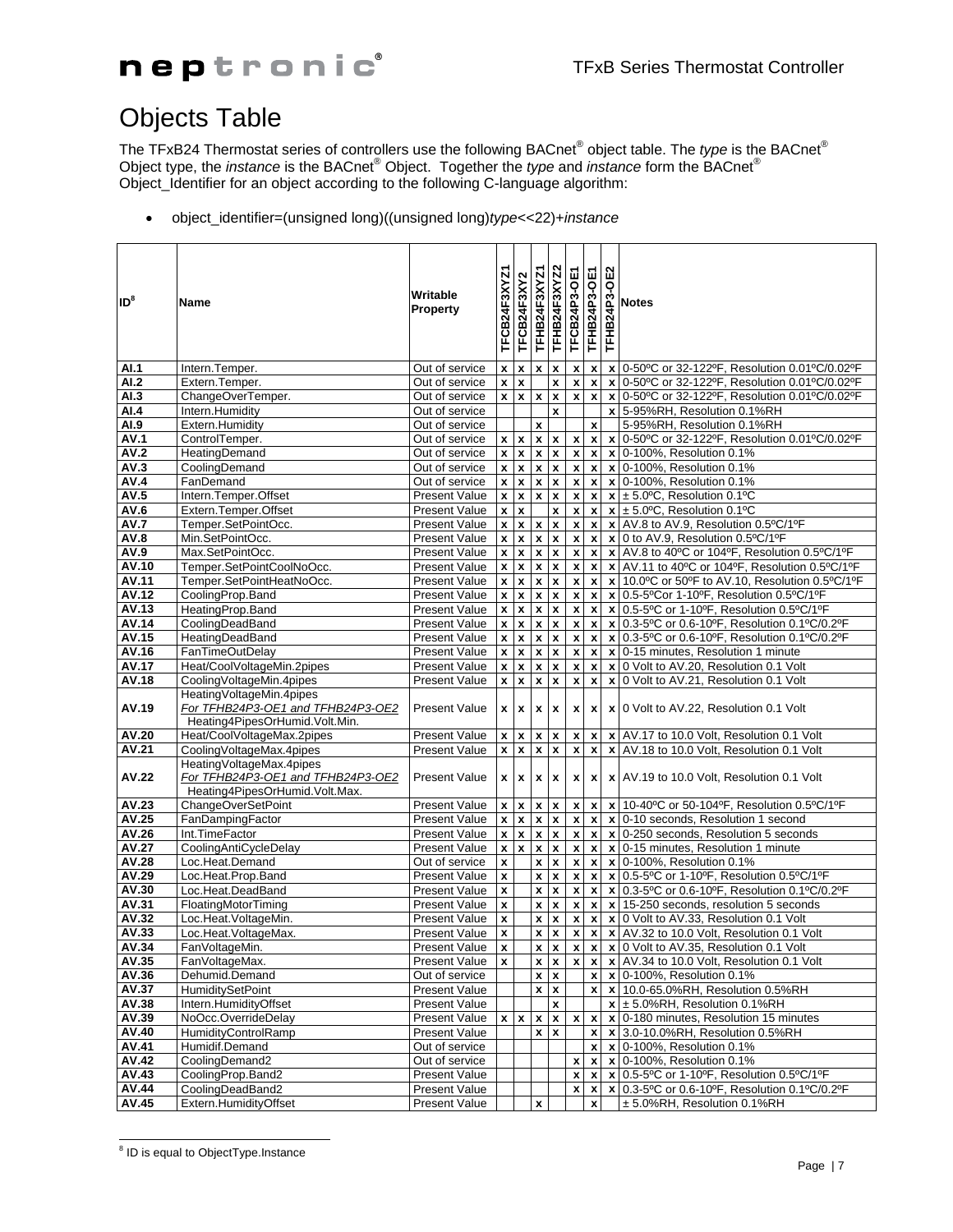#### TFxB Series Thermostat Controller

| ID <sup>8</sup> | Name                                 | Writable<br>Property | TFCB24F3XYZ1       | TFCB24F3XY2        | TFHB24F3XYZ1              | TFHB24F3XYZ2       | TFCB24P3-OE1 |                    | TFHB24P3-OE1       | TFHB24P3-OE2              | <b>Notes</b>                                                                                                                                                                                                                                                                                                                                                                                                                                                                                                           |
|-----------------|--------------------------------------|----------------------|--------------------|--------------------|---------------------------|--------------------|--------------|--------------------|--------------------|---------------------------|------------------------------------------------------------------------------------------------------------------------------------------------------------------------------------------------------------------------------------------------------------------------------------------------------------------------------------------------------------------------------------------------------------------------------------------------------------------------------------------------------------------------|
| <b>BI.1</b>     | DigitalInput                         | Out of service       | $\pmb{\mathsf{x}}$ | $\mathbf{x}$       | $\mathbf{x}$              | $\mathbf{x}$       |              | $\pmb{\mathsf{x}}$ | $\pmb{\mathsf{x}}$ | $\boldsymbol{\mathsf{x}}$ | $0 =$ Open<br>$1 = \text{Close}$                                                                                                                                                                                                                                                                                                                                                                                                                                                                                       |
| <b>BV.1</b>     | Temper.Unit                          | <b>Present Value</b> | $\mathbf{x}$       | $\pmb{\chi}$       | $\mathbf{x}$              | $\pmb{\mathsf{x}}$ |              | x                  | $\pmb{\mathsf{x}}$ | $\boldsymbol{\mathsf{x}}$ | $0 =$ Celsius<br>1= Fahrenheit                                                                                                                                                                                                                                                                                                                                                                                                                                                                                         |
| <b>BV.2</b>     | Temper.SetPointLock                  | <b>Present Value</b> | $\pmb{\mathsf{x}}$ | $\pmb{\mathsf{x}}$ | x                         | $\pmb{\mathsf{x}}$ |              | $\pmb{\mathsf{x}}$ | $\pmb{\mathsf{x}}$ | $\boldsymbol{\mathsf{x}}$ | $0 = Disable$<br>$1 =$ Enable                                                                                                                                                                                                                                                                                                                                                                                                                                                                                          |
| BV.3            | UserControlOffMode <sup>9</sup>      | <b>Present Value</b> | $\pmb{\mathsf{x}}$ | $\mathbf{x}$       | $\mathbf{x}$              | $\pmb{\mathsf{x}}$ |              | $\pmb{\mathsf{x}}$ | x                  | $\boldsymbol{\mathsf{x}}$ | $0 =$ Enable<br>$1 = Disable$                                                                                                                                                                                                                                                                                                                                                                                                                                                                                          |
| <b>BV.4</b>     | <b>UserFanAutoMode</b>               | <b>Present Value</b> | $\pmb{\mathsf{x}}$ | $\pmb{\mathsf{x}}$ | $\boldsymbol{\mathsf{x}}$ | $\pmb{\mathsf{x}}$ |              | $\pmb{\mathsf{x}}$ | $\pmb{\mathsf{x}}$ | $\boldsymbol{\mathsf{x}}$ | $0 =$ Enable<br>$1 = Disable$                                                                                                                                                                                                                                                                                                                                                                                                                                                                                          |
| <b>BV.5</b>     | ControlType                          | <b>Present Value</b> | $\pmb{\mathsf{x}}$ | $\mathbf x$        | $\mathbf{x}$              | $\pmb{\mathsf{x}}$ |              | $\pmb{\mathsf{x}}$ | $\pmb{\mathsf{x}}$ | $\boldsymbol{\mathsf{x}}$ | $0 = 2$ Pipes<br>$1 = 4$ Pipes                                                                                                                                                                                                                                                                                                                                                                                                                                                                                         |
| <b>BV.6</b>     | ControlTemper.Source                 | <b>Present Value</b> | $\mathbf{x}$       | $\mathbf x$        |                           | $\mathbf{x}$       |              | $\pmb{\mathsf{x}}$ | $\pmb{\mathsf{x}}$ | $\mathbf{x}$              | 0= Intern.Sensor<br>$1 =$ Extern. Sensor <sup>10</sup>                                                                                                                                                                                                                                                                                                                                                                                                                                                                 |
| <b>BV.7</b>     | ChangeOverMode                       | Out of service       | x                  |                    | $x \mid x$                | $\pmb{\mathsf{x}}$ |              | $\pmb{\mathsf{x}}$ | x                  | $\boldsymbol{x}$          | $0 =$ Cooling<br>$1 = Heatina$                                                                                                                                                                                                                                                                                                                                                                                                                                                                                         |
| <b>BV.9</b>     | CoolingRamp2                         | <b>Present Value</b> |                    |                    |                           |                    |              | $\pmb{\mathsf{x}}$ | $\pmb{\mathsf{x}}$ | $\boldsymbol{\mathsf{x}}$ | $0 = \text{Off}$<br>$1 = On$                                                                                                                                                                                                                                                                                                                                                                                                                                                                                           |
| <b>BV.10</b>    | Humidification                       | <b>Present Value</b> |                    |                    |                           |                    |              |                    | $\pmb{\mathsf{x}}$ | $\boldsymbol{\mathsf{x}}$ | $0 = \bigcirc$<br>$1 = On$                                                                                                                                                                                                                                                                                                                                                                                                                                                                                             |
| <b>BV.16</b>    | AntiFreezeProtection <sup>11</sup>   | <b>Present Value</b> | $\mathbf{x}$       | $\boldsymbol{x}$   | $\mathbf{x}$              | $\mathbf{x}$       |              | $\pmb{\mathsf{x}}$ | $\pmb{\mathsf{x}}$ | $\boldsymbol{\mathsf{x}}$ | $0 = \mathrm{Off}$<br>$1 = On$                                                                                                                                                                                                                                                                                                                                                                                                                                                                                         |
| <b>MSV.1</b>    | UniversalInputFunction <sup>12</sup> | <b>Present Value</b> | x                  | l X                |                           | x                  |              | $\pmb{\mathsf{x}}$ |                    | $\boldsymbol{x}$          | $1 = \bigcirc$<br>2= Extern.Sensor<br>States of TFCB24F3XY2 product.<br>States available if BV.5 is set to "2Pipe"<br>1= ChangeOverSensor<br>2= Ch.Ov.ContactNorm.Cool<br>3= Ch.Ov.ContactNorm.Heat<br>States available if BV.5 is set to "4Pipe"                                                                                                                                                                                                                                                                      |
| <b>MSV.2</b>    | <b>UserFanSpeed</b>                  | <b>Present Value</b> |                    | x   x   x          |                           | $\mathbf{x}$       |              | $\mathbf{x}$       |                    | $x \mid x$                | $1 = \bigcirc$<br>2= Extern.Sensor<br>States available if BV.4 is set to "Enable"<br>$1 =$ Auto<br>2= Speed1_Low<br>3= Speed2 Medium (available if MSV.8 is set<br>to "Analog" or "3Speeds" or "2Speeds")<br>4= Speed3_High (available if MSV.8 is set to<br>"Analog" or "3Speeds")<br>States available if BV.4is set to "Disable"<br>1= Speed1_Low<br>2= Speed2 Medium (available if MSV.8 is set<br>to "Analog" or "3Speeds" or "2Speeds")<br>3= Speed3 High (available if MSV.8 is set to<br>"Analog" or "3Speeds") |

<sup>&</sup>lt;sup>9</sup> Enable or Disable "off" state of UserControlMode (MSV.3).<br><sup>10</sup> It can be set to "Extern.Sensor" only if one object MSV.1 or MSV.12 is set to "Extern.Sensor" (only in -OE1)<br><sup>11</sup> Available on version 1.07 and above.<br><sup>12</sup> temperature.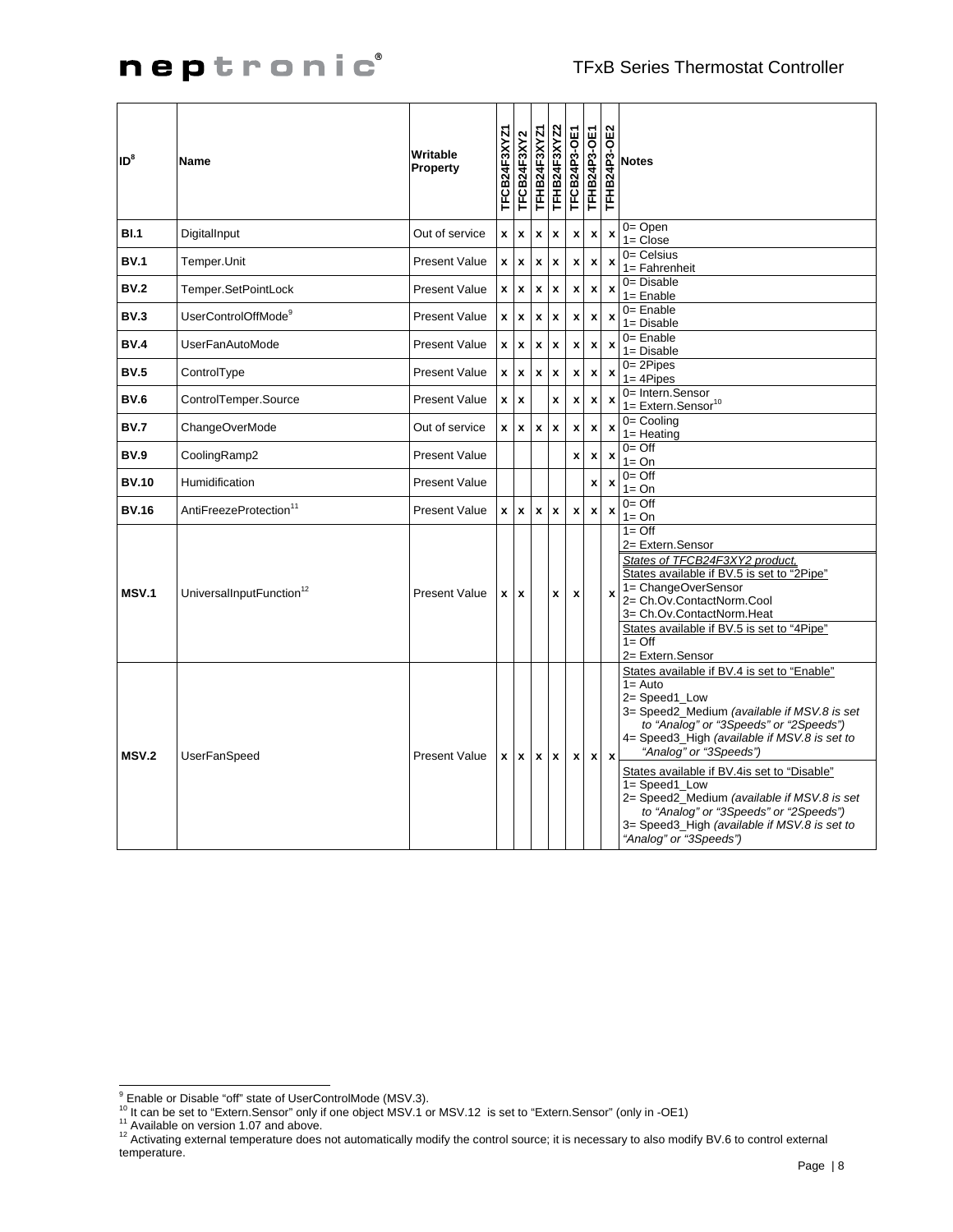| ID <sup>8</sup> | Name                        | Writable<br><b>Property</b> | TFCB24F3XYZ1 | TFCB24F3XY2              | <b>TFHB24F3XYZ1</b> | TFHB24F3XYZ2       | TFCB24P3-OE1       | TFHB24P3-OE1       | TFHB24P3-OE2              | <b>Notes</b>                                                                                                                                                                                                                                                                                                                                                                                                                                                                                                                                                                                                                                                                                                                                                                                                                                                                                                                                                                                                                                                                                                                                   |
|-----------------|-----------------------------|-----------------------------|--------------|--------------------------|---------------------|--------------------|--------------------|--------------------|---------------------------|------------------------------------------------------------------------------------------------------------------------------------------------------------------------------------------------------------------------------------------------------------------------------------------------------------------------------------------------------------------------------------------------------------------------------------------------------------------------------------------------------------------------------------------------------------------------------------------------------------------------------------------------------------------------------------------------------------------------------------------------------------------------------------------------------------------------------------------------------------------------------------------------------------------------------------------------------------------------------------------------------------------------------------------------------------------------------------------------------------------------------------------------|
| MSV.3           | <b>UserControlMode</b>      | <b>Present Value</b>        |              | $x \mid x \mid$          |                     | $x \mid x$         | $\boldsymbol{x}$   |                    | $x \mid x$                | States of all except TFxB24-OEy<br>States available if MSV.4 is set to "Auto"<br>$1 =$ Auto<br>$2=$ Heating<br>3= Cooling<br>4= Off (only if BV.3 is set to "Enable")<br>States available if MSV.4 is set to "Cooling"<br>$1 =$ Cooling<br>2= Off (only if BV.3 is set to "Enable")<br>States available if MSV.4 is set to "Heating"<br>$1 =$ Heating<br>2= Off (only if BV.3 is set to "Enable")<br>States available if MSV.4 is set to<br>"HeatingOrCooling"<br>$1 =$ Heating<br>$2=$ Cooling<br>3= Off (only if BV.3 is set to "Enable")<br>States of TFxB24-OEy products.<br>States available if MSV.4 is set to "Auto"<br>$1 =$ Auto<br>$2=$ Heating<br>3= Cooling<br>$4 = Fan$<br>5= Off (only if BV.3 is set to "Enable")<br>States available if MSV.4 is set to "Cooling"<br>$1 =$ Cooling<br>$2 = Fan$<br>3= Off (only if BV.3 is set to "Enable")<br>States available if MSV.4 is set to "Heating"<br>$1 =$ Heating<br>$2 = Fan$<br>3= Off (only if BV.3 is set to "Enable")<br>States available if MSV.4 is set to<br>"HeatingOrCooling"<br>$1 =$ Heating<br>$2 =$ Cooling<br>$3 = Fan$<br>4= Off (only if BV.3 is set to "Enable") |
| <b>MSV.4</b>    | ControlMode <sup>13</sup>   | <b>Present Value</b>        |              | $x \mid x \mid x \mid x$ |                     |                    | $\boldsymbol{x}$   | $\pmb{\mathsf{x}}$ | $\boldsymbol{\mathsf{x}}$ | $1 = Auto$<br>$2=$ Heating<br>3= Cooling<br>4= HeatingOrCooling                                                                                                                                                                                                                                                                                                                                                                                                                                                                                                                                                                                                                                                                                                                                                                                                                                                                                                                                                                                                                                                                                |
| <b>MSV.5</b>    | Heat/CoolOutputSignal2pipes | <b>Present Value</b>        | x            | $\pmb{\mathsf{x}}$       |                     | $x \mid x$         | $\boldsymbol{x}$   | X                  |                           | $1 =$ Analog<br>$x \mid 2 = On$ Off<br>3= Floating (except for TFCB24F3XY2)                                                                                                                                                                                                                                                                                                                                                                                                                                                                                                                                                                                                                                                                                                                                                                                                                                                                                                                                                                                                                                                                    |
| MSV.6           | HeatingOutputSignal4pipes   | <b>Present Value</b>        | x            |                          | $x \mid x \mid x$   |                    | x                  | x                  |                           | $1 =$ Analog<br>$x \mid 2 =$ On Off<br>$3 =$ Pulsing                                                                                                                                                                                                                                                                                                                                                                                                                                                                                                                                                                                                                                                                                                                                                                                                                                                                                                                                                                                                                                                                                           |
| <b>MSV.7</b>    | CoolingOutputSignal4pipes   | <b>Present Value</b>        | $\mathbf{x}$ | $\boldsymbol{x}$         |                     | $x \mid x$         | x                  | x                  | $\boldsymbol{x}$          | $1 =$ Analog<br>$2=On_Off$                                                                                                                                                                                                                                                                                                                                                                                                                                                                                                                                                                                                                                                                                                                                                                                                                                                                                                                                                                                                                                                                                                                     |
| MSV.8           | FanOutputSignal             | <b>Present Value</b>        |              | $x \mid x \mid x \mid x$ |                     |                    | $\boldsymbol{x}$   |                    | $x \mid x$                | $1 =$ Analog<br>$2 = 1$ Speed<br>3=2Speeds<br>$4 = 3$ Speeds<br>State for TFCB24F3XY2 product,<br>$1 = 1$ Speed<br>$2 = 2$ Speeds<br>3= 3Speeds                                                                                                                                                                                                                                                                                                                                                                                                                                                                                                                                                                                                                                                                                                                                                                                                                                                                                                                                                                                                |
| <b>MSV.10</b>   | Loc.Heat.OutputSignal       | <b>Present Value</b>        | X            |                          | x                   | $\pmb{\mathsf{x}}$ | $\pmb{\mathsf{x}}$ | $\boldsymbol{x}$   | $\boldsymbol{x}$          | $1 = \text{Off}$<br>$2=On_Off$<br>$3 =$ Pulsing<br>$4=$ Analog<br>5= On_Off_w_Fan<br>6= Pulsing_w_Fan<br>7= Analog_w_Fan                                                                                                                                                                                                                                                                                                                                                                                                                                                                                                                                                                                                                                                                                                                                                                                                                                                                                                                                                                                                                       |

 $\overline{a}$ <sup>13</sup> Locks user options. MSV.3, UserControlMode, will be affected or even locked in one state.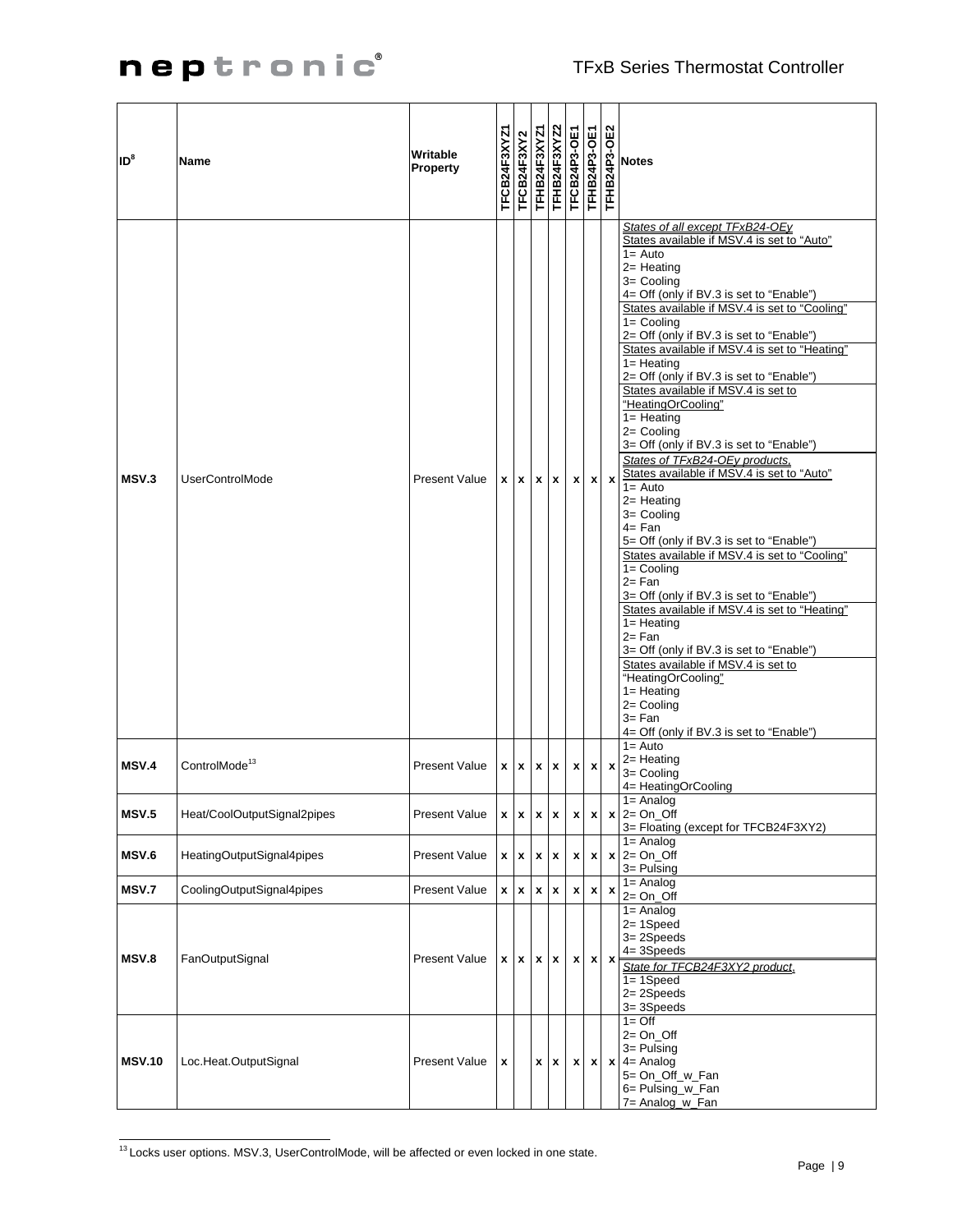#### TFxB Series Thermostat Controller

| lID <sup>8</sup> | <b>Name</b>                   | Writable<br><b>Property</b> | TFCB24F3XYZ1 |               | TFCB24F3XY2<br>TFHB24F3XYZ1 | <b>TFHB24F3XYZ2</b> | TFCB24P3-OE1              | TFHB24P3-OE1 | TFHB24P3-OE2 | <b>Notes</b>                                                                                                                                                                                                                                                                                                                                   |
|------------------|-------------------------------|-----------------------------|--------------|---------------|-----------------------------|---------------------|---------------------------|--------------|--------------|------------------------------------------------------------------------------------------------------------------------------------------------------------------------------------------------------------------------------------------------------------------------------------------------------------------------------------------------|
| <b>MSV.11</b>    | DigitalInputMode              | <b>Present Value</b>        |              | x   x   x   x |                             |                     | $\boldsymbol{\mathsf{x}}$ |              | $x \mid x$   | 1= OccNorm.Open<br>2= OccNorm.Close                                                                                                                                                                                                                                                                                                            |
| <b>MSV.12</b>    | UniversalInput2Function       | <b>Present Value</b>        | X            |               | $\mathbf{x}$                | $\mathbf{x}$        | $\mathbf{x}$              |              |              | States available if BV.5 is set to 2Pipe:<br>1= ChangeOverSensor<br>2= Ch.Ov.ContactNorm.Cool<br>3= Ch.Ov.ContactNorm.Heat<br>States available if BV.5 is set to 4Pipe except<br>$x \mid x$ for OE1 version.<br>$1 = \text{Off}$<br>States available if BV.5 is set to "4 Pipe" in OE1<br><u>version</u><br>$1 = \bigcirc$<br>2= Extern.Sensor |
| <b>MSV.13</b>    | OccupancyMode <sup>14</sup>   | <b>Present Value</b>        |              | x   x   x   x |                             |                     | $\boldsymbol{\mathsf{x}}$ | $\mathbf{x}$ |              | 1= Occ.Locally<br>$x$ 2= Occupancy<br>3= NoOccupancy                                                                                                                                                                                                                                                                                           |
| <b>MSV.14</b>    | OccupancyStatus <sup>15</sup> | Out of service              |              | x   x   x   x |                             |                     | $\boldsymbol{\mathsf{x}}$ | $\mathbf{x}$ |              | 1= NoOccupancy<br>$x \mid 2 =$ Occupancy<br>3= Override                                                                                                                                                                                                                                                                                        |

 $\overline{a}$  $14$  Occ.Locally lets the thermostat locally manage the occupancy or noOccupancy status for energy conservation. The other 2 states force the thermostat into a specific state.<br><sup>15</sup> Read only. Override will only be active if AV.39 is other than 0 and the user presses a button.